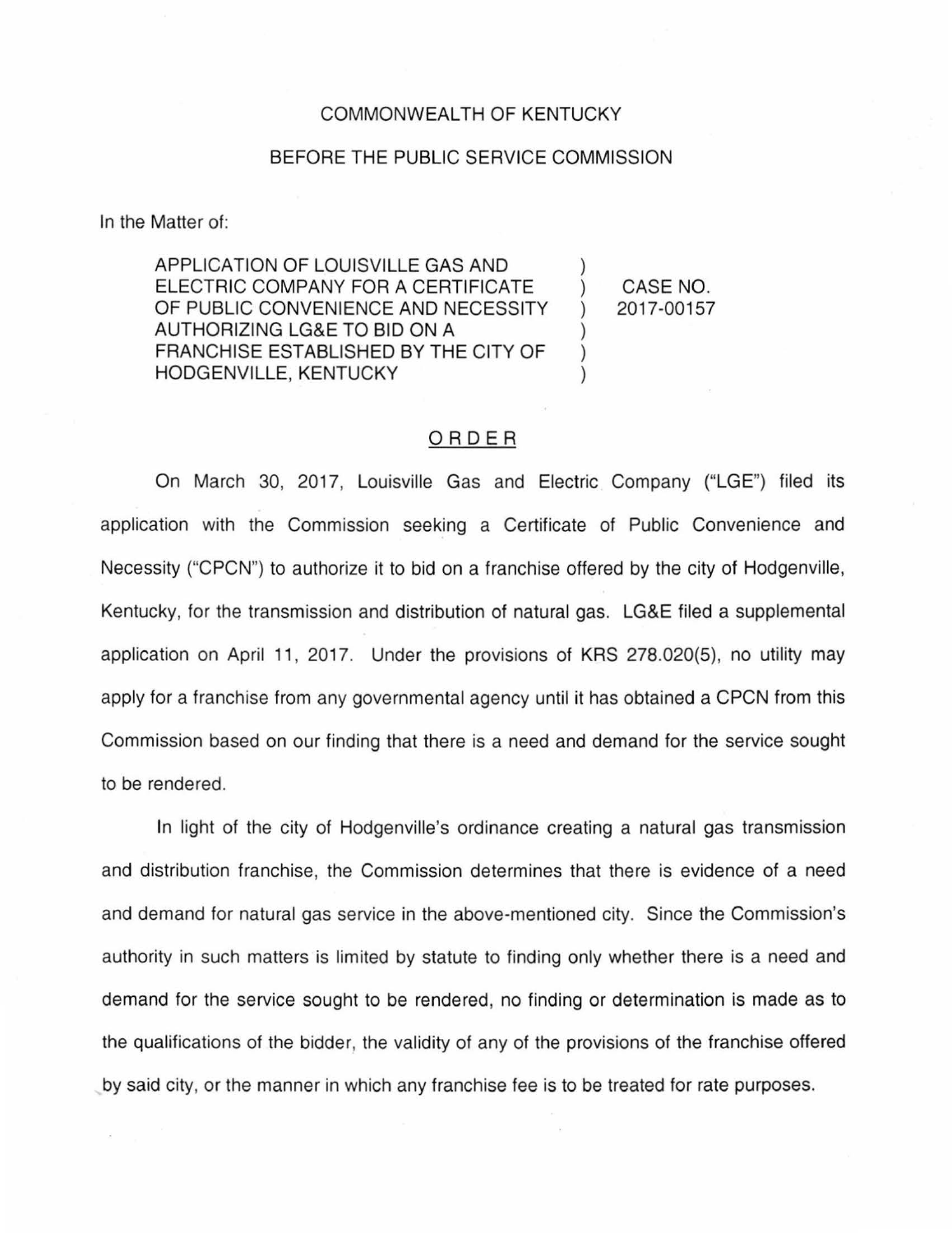## IT IS THEREFORE ORDERED that:

1. LGE is granted a CPCN that authorizes it to bid on a franchise offered by the city of Hodgenville, Kentucky, for the transmission and distribution of natural gas.

2. If LGE is not the successful bidder, LGE shall, within ten days of the award of the franchise at issue, file with the Commission a written notice stating that LGE was not the successful bidder.

3. If LGE is the successful bidder, LGE shall, within ten days of the award of the franchise at issue, file with the Commission a copy of the executed franchise agreement and a statement disclosing the amount of the initial franchise fee .

4. If LGE is the successful bidder, LGE shall, within ten days of an increase or decrease in the amount of the initial franchise fee set forth in the franchise agreement, file with the Commission documentation setting forth the revised fee.

5. Any documents filed pursuant to ordering paragraphs 2, 3, or 4 of this Order shall reference the number of this case and shall be electronically submitted via the Commission's electronic Tariff Filing System .

6. This Order shall not be construed as granting a CPCN to construct utility facilities in said city.

By the Commission

ENTERED **APR 12 2017**  KENTUCKY PUBLIC SERVICE COMMISSION

ATTEST:

thews

Case No. 2017-00157